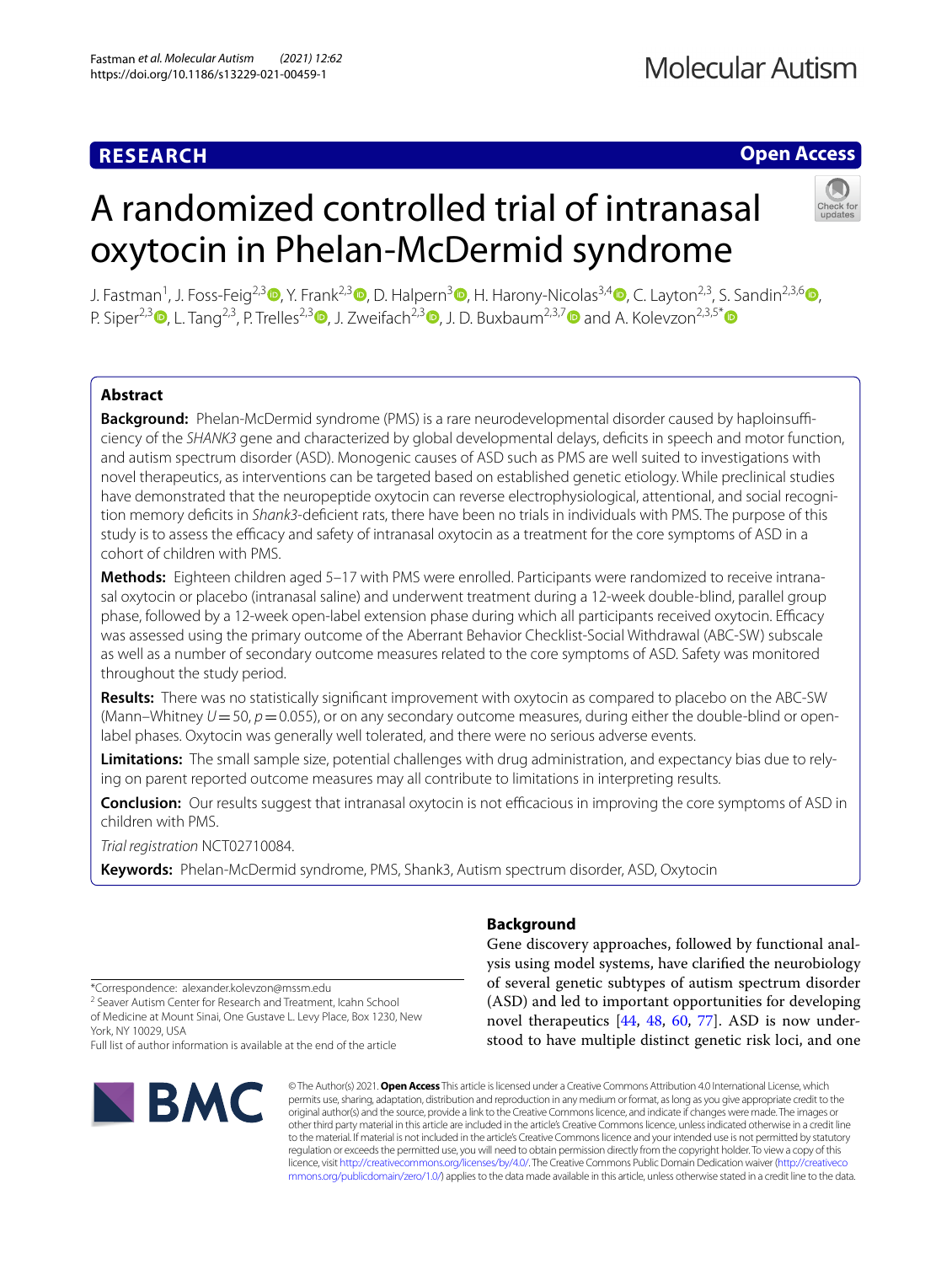example is *SHANK3*, where haploinsufficiency through deletion or sequence variants causes Phelan-McDermid syndrome (PMS), which is characterized by global developmental delay, motor skills defcits, delayed or absent speech, and ASD [[71](#page-8-3)]. *SHANK3* is the critical gene in this syndrome [\[15](#page-7-0), [16](#page-7-1), [29](#page-7-2)], and studies indicate that loss of one copy of *SHANK3* causes a monogenic form of ASD with a frequency of at least 0.5% of ASD cases and up to 2% of ASD with moderate to profound intellectual dis-ability [[53](#page-8-4)]. *SHANK3* codes for a master scaffolding protein in postsynaptic glutamatergic synapses and plays a critical role in synaptic function [[14\]](#page-7-3). Using *Shank3*-defcient mice and rats, specifc defcits in synaptic function and plasticity in glutamate signaling have been identifed [[17,](#page-7-4) [42](#page-8-5), [44,](#page-8-0) [45,](#page-8-6) [47](#page-8-7), [59](#page-8-8), [70,](#page-8-9) [81](#page-9-1)]. Importantly, studies in *Shank3*-deficient rats have demonstrated that oxytocin reverses synaptic plasticity deficits in the hippocampus and the medial prefrontal cortex, in addition to reversing behavioral defcits in long-term social recognition memory and attention [\[45\]](#page-8-6). Furthermore, oxytocin has recently been shown to stimulate neurite outgrowth and increase gene expression of Shank3 protein in human neuroblastoma cells [\[84](#page-9-2)] and to reverse neurite abnormalities in *Shank3*-deficient mice [[65\]](#page-8-10).

Oxytocin is an FDA-approved, commercially available medication that can be compounded into an intranasal solution for passage through the blood–brain barrier (BBB). Oxytocin is the brain's most abundant neuropeptide; it can act as a classical neurotransmitter, a neuromodulator, and a hormone with actions throughout the body [[10,](#page-7-5) [36,](#page-8-11) [78](#page-9-3)]. In animal models, oxytocin has been demonstrated to increase social approach behavior, social recognition, social memory, and to reduce stress responses [\[18](#page-7-6), [21](#page-7-7), [52\]](#page-8-12). In humans, oxytocin is known as a strong modulator of social behavior and increases gaze to eye regions, social cognition, social memory, empathy, perceptions of trustworthiness, and cooperation within one's own group [\[9,](#page-7-8) [11](#page-7-9), [22](#page-7-10)[–25,](#page-7-11) [28](#page-7-12), [34](#page-8-13), [35](#page-8-14), [38](#page-8-15), [39](#page-8-16), [49](#page-8-17)[–51](#page-8-18), [58,](#page-8-19) [63,](#page-8-20) [66](#page-8-21), [67,](#page-8-22) [68](#page-8-23), [75](#page-9-4), [76,](#page-9-5) [83](#page-9-6)].

Studies of intranasal oxytocin suggest equivocal efects on social behavior both generally and in ASD [[5,](#page-7-13) [6,](#page-7-14) [22](#page-7-10), [24](#page-7-15)[–27](#page-7-16), [40,](#page-8-24) [41](#page-8-25), [62](#page-8-26), [74,](#page-8-27) [82](#page-9-7), [83\]](#page-9-6). The largest study in ASD to date did not demonstrate a signifcant improvement in social behavior with intranasal oxytocin  $[69]$  $[69]$ . There are many proposed reasons why oxytocin has proven unreliable in ASD, including due to issues around brain penetrance, dosing, and trial design [\[1](#page-7-17), [54](#page-8-29), [61\]](#page-8-30). However, the clinical and etiological heterogeneity of ASD pose prominent obstacles for successful clinical trials in ASD in general and likely contributes to challenges detecting consistent efects with oxytocin. While it is necessary to exercise caution in interpreting the literature to date as justifcation for the current trial, we sought to address this issue of heterogeneity by recruiting a sample population with a shared underlying genetic etiology. The following study was conducted to assess the safety and efficacy of oxytocin in children with PMS, all of whom had a deletion or pathogenic sequence variant of the *SHANK3* gene. We hypothesized that individuals with PMS would show improvement in social withdrawal symptoms following oxytocin administration.

## **Methods**

We used a double-blind, placebo-controlled parallel group design in 18 children with PMS, aged 5 to 17 years old, to evaluate the impact of oxytocin on impairments in socialization, language, and repetitive behaviors. The study protocol was approved by the Mount Sinai Program for the Protection of Human Subjects, and all caregivers signed informed consent. Participants were enrolled between May 2016 and November 2019 and randomized to receive either intranasal oxytocin or matching placebo (intranasal saline) for 12 weeks during the double-blind phase, followed by a 12-week open-label extension with intranasal oxytocin.

All participants had pathogenic deletions encompassing *SHANK3* (*n*=12) or *SHANK3* sequence variants  $(n=6)$ . Among participants with deletions, two had ring chromosome 22. The mean deletion size was 3.1 Mb (range=55  $Kb-8.2$  Mb;  $SD = 2.7$  Mb). Among participants with sequence variants, three had p.Ala1227Glyfs\*69, two had p.Leu1142Valfs\*153, and one had p.Ile1094Thrfs\*100. Seventeen of 18 participants met criteria for ASD based on clinical consensus using the Autism Diagnostic Observation Schedule, Second Edition (ADOS-2) [[56\]](#page-8-31), the Autism Diagnostic Interview-Revised (ADI-R) [[55\]](#page-8-32), and the Diagnostic Manual for Mental Disorders, Fifth Edition (DSM-5; [[4\]](#page-7-18)).

The primary outcome measure was the Aberrant Behavior Checklist-Social Withdrawal subscale (ABC-SW; [\[2](#page-7-19)]) and was selected to capture a core symptom domain in ASD. Secondary outcome measures included the Repetitive Behavior Scale-Revised (RBS-R, [[13\]](#page-7-20)), the Short Sensory Profle (SSP, [\[30](#page-7-21)]), the Macarthur-Bates Communicative Development Inventory (MCDI, [[32](#page-7-22), [33\]](#page-8-33)), the Vineland Adaptive Behavior Scales, Second Edition [\[73\]](#page-8-34), the Clinical Global Impression-Improvement Scales (CGI-I, [\[43\]](#page-8-35)), and the Mullen Scales of Early Learning (MSEL;  $[57]$  $[57]$ ). The MSEL was chosen to assess cognitive ability as recommended in individuals with PMS who are often unable to complete standardized IQ tests [\[72](#page-8-37)], developmental quotients were calculated as previously described in the literature [[31\]](#page-7-23) to evaluate baseline ability, and age equivalents were used to assess change with treatment.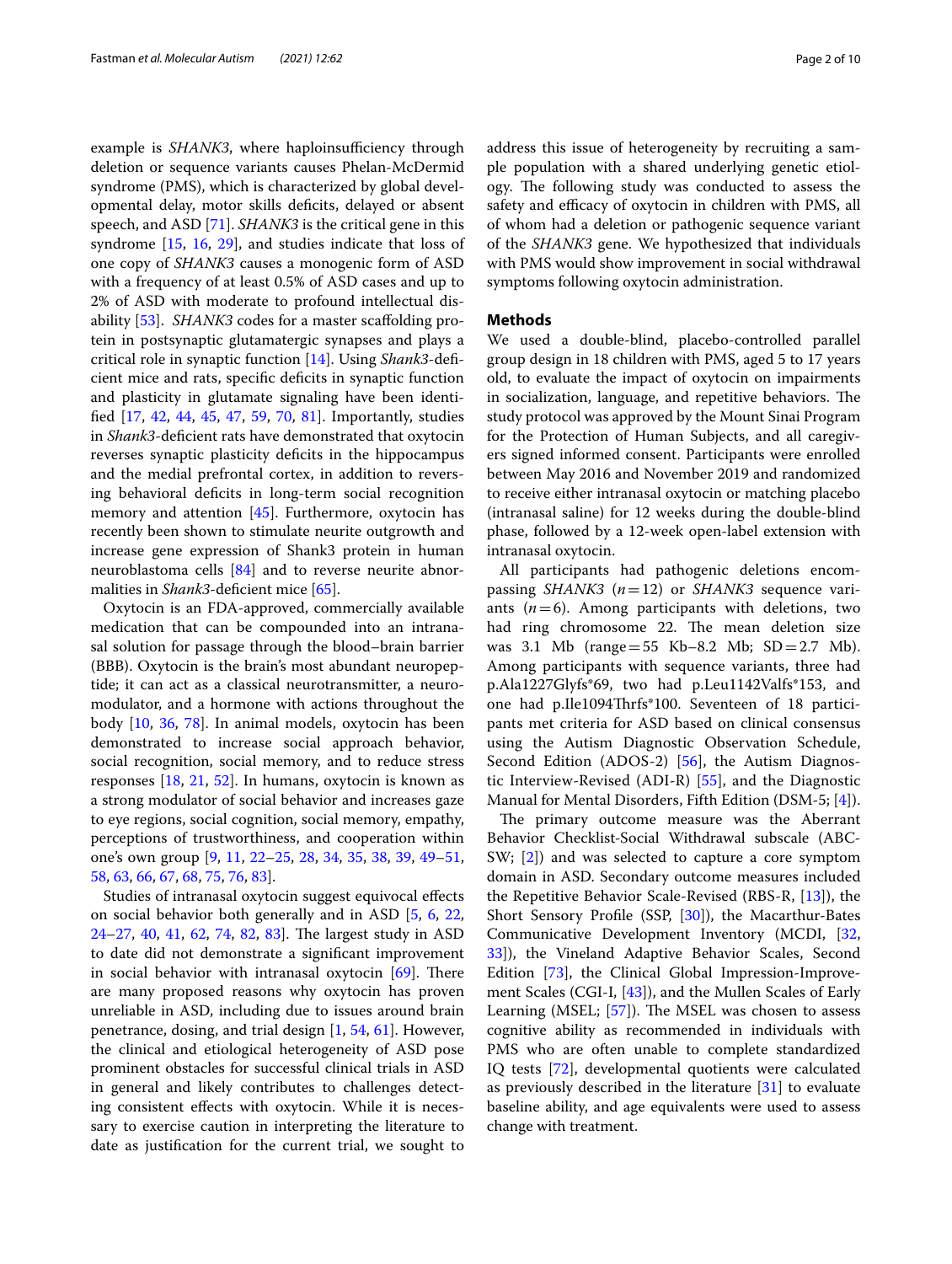Additional exploratory measures were administered using electrophysiology and eye tracking paradigms, and if feasibility is established, results will be reported in a subsequent publication.

To be eligible to participate, all participants had a minimum raw score of 12 on the ABC-SW at enrollment, which was selected by adding approximately one standard deviation to the mean ABC-SW subscale score derived from a normative sample of 601 children aged 6-17 with intellectual disability  $[19]$  $[19]$  $[19]$  and as suggested by Aman and Singh [[3](#page-7-25)]. All participants were on stable medication regimens for at least three months prior to enrollment and throughout the study period.

#### **Drug administration**

Oxytocin was delivered in 5-ml bottles with a dosage pump manufactured by Novartis in Europe and marketed as Syntocinon<sup>™</sup> under an Investigational New Drug Application (IND) from the FDA (IND #104496). The first seven participants started the trial with a dose of 24 international units (IU) twice daily (BID), which was adjusted to 12 IU BID after two participants experienced increased irritability. Subsequently, after the first two-week check-in call, if the drug was well tolerated, the dose was increased to 24 IU BID. Each insufflation delivered 4 IU and three insufflations (12 IU) in each nostril were given twice daily for a total daily dose of 48 IU. The dose of 24 IU BID was chosen because it is the most commonly used in the literature in sample populations with ASD  $[5, 6, 40, 41, 62, 74]$  $[5, 6, 40, 41, 62, 74]$  $[5, 6, 40, 41, 62, 74]$  $[5, 6, 40, 41, 62, 74]$  $[5, 6, 40, 41, 62, 74]$  $[5, 6, 40, 41, 62, 74]$  $[5, 6, 40, 41, 62, 74]$  $[5, 6, 40, 41, 62, 74]$  $[5, 6, 40, 41, 62, 74]$  $[5, 6, 40, 41, 62, 74]$  $[5, 6, 40, 41, 62, 74]$  $[5, 6, 40, 41, 62, 74]$ . Identical doses were used during the open-label treatment phase. Adherence to treatment was assessed by caregiver report and drug diary. Randomization and blinding was performed by the Mount Sinai Research Pharmacy. Caregivers received written instructions for how to administer the study drug, and the first dose was administered by the principal investigator with the caregiver observing.

Efficacy and safety measurements were taken at baseline, and at weeks 4, 8, and 12 of each treatment phase (double blind and open-label). An additional safety assessment was done at week 2 in both phases. Monitoring of adverse events (AEs) was done using an adapted semi-structured interview, the Safety and Monitoring Uniform Report Form (SMURF). AEs were documented with respect to severity, duration, management, relationship to study drug, and outcome. Severity was graded using a scale of mild, moderate, or severe. Primary and secondary outcomes were administered by an independent evaluator (DH), who was blind to side effects to prevent the risk of bias.

#### **Data analysis**

All statistical computing was performed in SPSS Version 27. Analyses were performed on the intent-to-treat population. All data were explored for outliers and data quality using descriptive statistics and graphs prior to breaking of the blind and any statistical hypothesis testing. For data on a categorical scale, we used contingency tables and histograms, and for data on a continuous scale, box-and-whisker plots.

We tested for diferences in change from baseline to week 12 of the primary efficacy variable, ABC-SW, as well as all other variables by calculating the Mann–Whitney U test  $[46]$  $[46]$ . The Mann–Whitney U test is a nonparametric test robust to single gross outliers and does not require the data to follow any particular data distribution. We compared within subject changes from week 12 to 24 by calculating the Wilcoxon signed rank test [\[80](#page-9-8)]. In supplementary analyses, we ftted generalized linear regression models assuming data to follow an approximate normal distribution, which allowed us to include and adjust for the baseline value. All tests of statistical hypotheses were done on the two-sided 5% level of signifcance and were completed while remaining blind to treatment assignments. After selecting a single primary efficacy variable, we did not adjust for multiplicity of statistical tests. However, all raw *p*-values are provided for any post hoc adjustment.

Missing data

In the case of two participants who dropped out after week 4, diference scores were calculated for each outcome measure using the last observation carried forward. Two participants dropped out after baseline and were not included in the efficacy analysis (see [Safety](#page-3-0) section).

# **Results**

#### **Double‑Blind phase: baseline to week 12**

Baseline characteristics were similar between groups, with the exception of ABC-SW scores (Table [1\)](#page-3-1). Sixteen participants were included in the efficacy analysis (See CONSORT diagram; Additional file [2:](#page-6-0) figure 2). There was no statistically signifcant diference between oxytocin and placebo groups on change from baseline to week 12 on the ABC-SW, our primary outcome  $(U=50$ , median placebo change =  $-7$ ; median oxytocin change =  $-3$ ;  $p=0.055$ ) (Fig. [1](#page-3-2)). This result did not change in a regression analysis controlling for baseline diferences in ABC-SW score  $(F=3.41, p=0.088)$  or after removing the two participants who dropped out after week  $4 (U=39.5,$  $p=0.053$ ). In addition, there were no statistically significant diferences between groups for any of our secondary outcomes during the double-blind phase (Table [2\)](#page-4-0).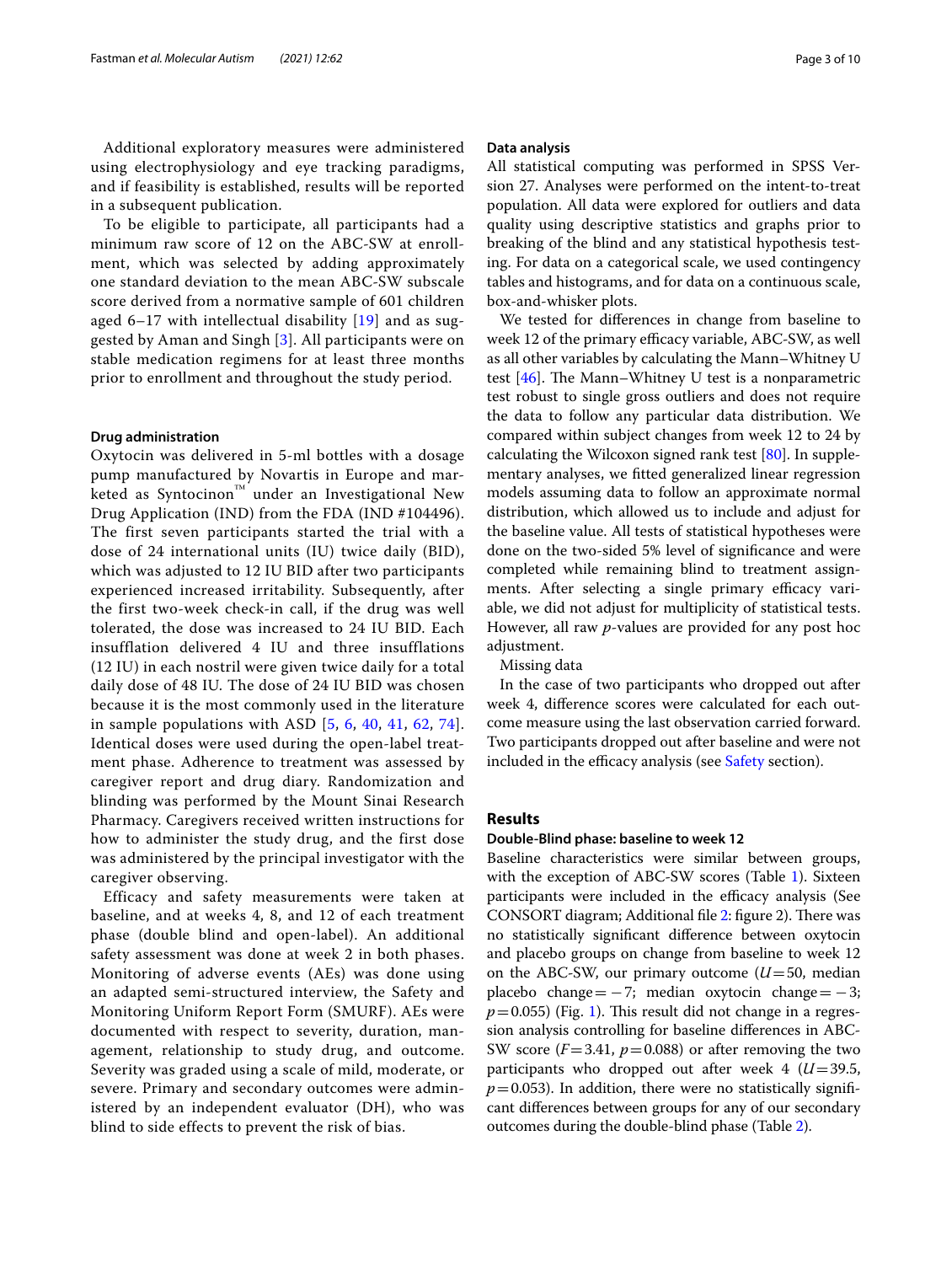| Sex                 | Placebo ( $N = 10$ )<br>N<br>F:5<br>M:5 | Range     | Oxytocin<br>$(N=8)$<br>N<br>F:4<br>M: 4 | Range     | Total ( $N = 18$ )<br>N<br>F: 9<br>M: 9 | Range     | <i>p</i> -value |
|---------------------|-----------------------------------------|-----------|-----------------------------------------|-----------|-----------------------------------------|-----------|-----------------|
|                     | Mean (SD)                               |           | Mean (SD)                               |           | Mean (SD)                               |           |                 |
| Age (years)         | 9.8(3.6)                                | $6 - 17$  | 6.8(1.4)                                | $5 - 9$   | 8.4(3.2)                                | $5 - 17$  | 0.055           |
| Baseline ABC-<br>SW | 20.1(6.1)                               | $12 - 30$ | 14(3.4)                                 | $12 - 20$ | 17.4(5.9)                               | $12 - 30$ | $0.012*$        |
| Verbal DO           | 14.9 (12.8)                             | $4 - 46$  | 26.4(21.3)                              | $8 - 61$  | 20(17.6)                                | $4 - 61$  | 0.203           |
| Nonverbal DO        | 20.1(11.7)                              | $4 - 42$  | 26.1(13.1)                              | $11 - 50$ | 22.7(12.3)                              | $4 - 50$  | 0.408           |
| Full Scale DO       | 17.4 (11.8)                             | $5 - 44$  | 26.3(16.7)                              | $10 - 50$ | 21.4(14.5)                              | $5 - 50$  | 0.173           |

<span id="page-3-1"></span>**Table 1** Participant baseline characteristics

*ABC-SW* Aberrant Behavior Checklist Social Withdrawal subscale; *DQ* developmental quotient; *F* female; *M* male; *N* sample size; *SD* standard deviation



<span id="page-3-2"></span>Five participants were receiving concomitant psychotropic medications during the study period; three were randomized to the placebo group and two were randomized to oxytocin. All doses remained stable throughout the trial. Among participants in the placebo group, psychotropic medications included aripiprazole, tizanidine, mirtazapine, and doxepin  $(n=1)$ , clonidine and lisdexamfetamine  $(n=1)$ , divalproex sodium  $(n=1)$ , and melatonin  $(n=2)$ . Among the participants in the oxytocin group, medications included gabapentin, oxcarbazepine, and melatonin  $(n=1)$  and levetiracetam  $(n=1)$ .

#### <span id="page-3-0"></span>**Open‑label phase: week 12 to week 24**

We further examined within-subject change on all outcome measures during the open-label phase of the trial for each group individually and across all participants. There were no statistically significant improvements on any outcome measure between week 12 and week 24 in either group or across all participants.

#### **Safety**

Eighteen participants were included in the safety analysis. Oxytocin was generally well tolerated, and there was no statistically signifcant diference between groups in the frequency of AEs  $(U=37, p=0.83)$ . Three participants withdrew from the study during the doubleblind phase due to tolerability concerns: one participant developed croup and a sinus infection (placebo) and the caregivers stopped the study drug on their own; two participants developed worsening irritability (one placebo; one oxytocin) and withdrew in consultation with the principal investigator. A fourth participant dropped out after receiving a single dose of study drug (placebo) due to concerns unrelated to tolerability (Additional fle [2](#page-6-0): figure 2). There were no serious adverse events (Table  $3$ ).

## **Discussion**

The results of this small study do not support the use of intranasal oxytocin in PMS. Despite promising preclinical data and a plausible biological rationale, attempts to reduce genetic heterogeneity by selecting only participants with PMS were not adequate to identify a population in which oxytocin treatment would show more uniform impact on social behavior. The lack of a treatment efect highlights the challenges in translating from animal and other preclinical models to humans. While preclinical models may show strong construct validity, outcome measures, dosing, and bioavailability are difficult to replicate in humans. Outcome measures in preclinical studies have the advantage of enhanced objectivity and quantifying change, while clinical studies in ASD rely mainly on parent-report measures which capture ratings of behavior using relatively broad questions and are vulnerable to subjective bias. Further, while most of the outcome measures used in this study, including the ABC-SW, have been carefully validated in ASD and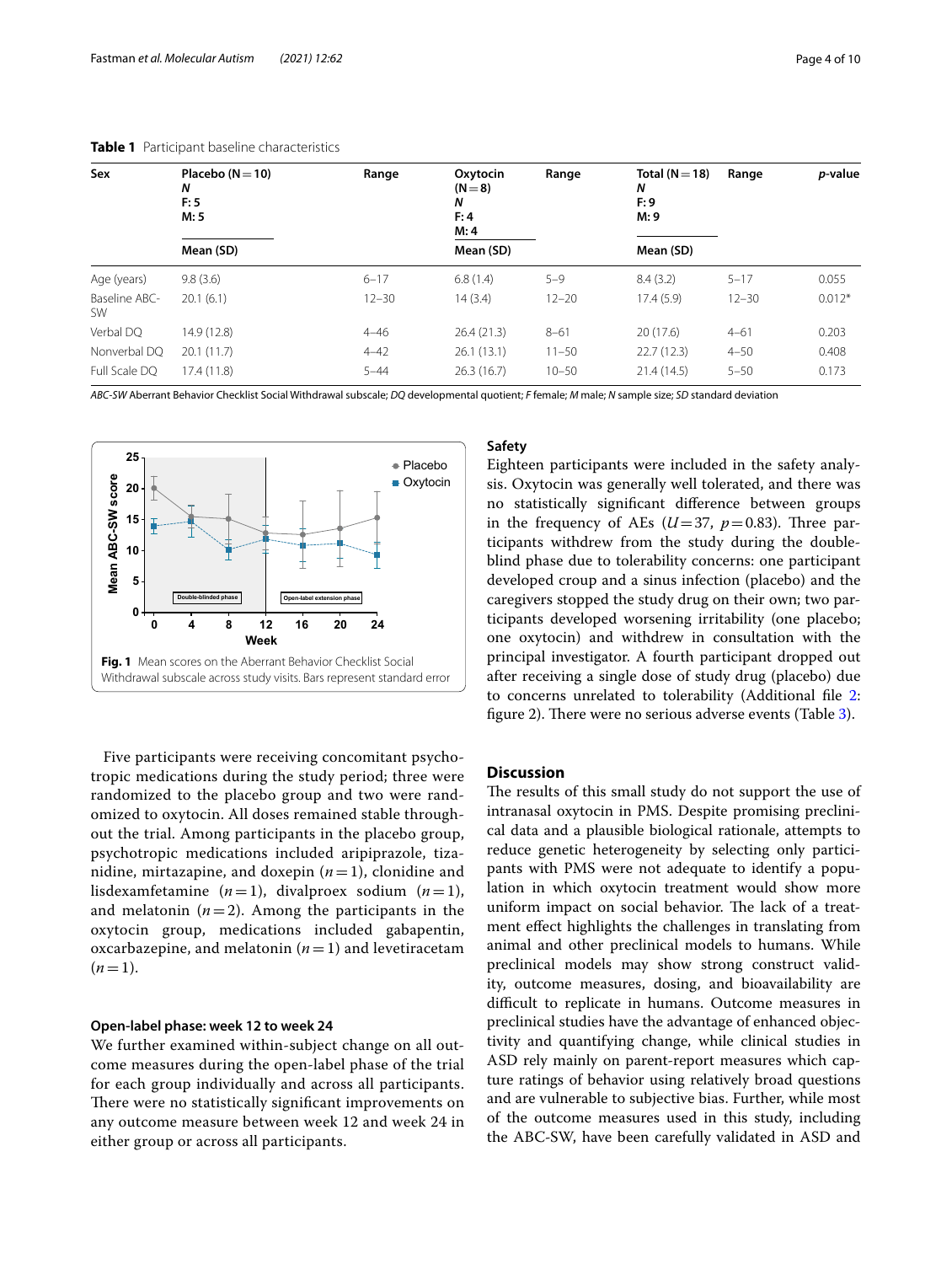| Measure     | Variable name                            | Number of<br>subjects<br>placebo | Mean<br>change<br>placebo | Median<br>change<br>placebo | Number of<br>subjects<br>oxytocin | Mean<br>change<br>oxytocin | Median<br>change<br>oxytocin | Mann-<br><b>Whitney U test</b><br>statistic | Two-<br>sided<br>p-value |
|-------------|------------------------------------------|----------------------------------|---------------------------|-----------------------------|-----------------------------------|----------------------------|------------------------------|---------------------------------------------|--------------------------|
| ABC         |                                          |                                  |                           |                             |                                   |                            |                              |                                             |                          |
|             | Irritability                             | 9                                | $-5$                      | $-3$                        | $\overline{7}$                    | $-1.71$                    | $\mathbf 0$                  | 40.5                                        | 0.351                    |
|             | Social with-<br>drawal                   | 9                                | $-7.44$                   | $-7$                        | $\overline{7}$                    | $-2.42$                    | $-3$                         | 50                                          | 0.055                    |
|             | Stereotypy                               | 9                                | $-2.22$                   | $-1$                        | $\overline{7}$                    | 0.57                       | 0                            | 41.5                                        | 0.299                    |
|             | Hyperactivity                            | 9                                | $-8.11$                   | $-6$                        | $\overline{7}$                    | $-2.71$                    | 0                            | 42                                          | 0.299                    |
|             | Inappropriate<br>speech                  | 9                                | $-1.67$                   | $\circ$                     | $\overline{7}$                    | $-7.14$                    | $\mathsf{O}\xspace$          | 35                                          | 0.758                    |
| RBS-R       |                                          |                                  |                           |                             |                                   |                            |                              |                                             |                          |
|             | Stereotypic<br>behaviors                 | 9                                | $-1.67$                   | $-2$                        | 7                                 | 0.29                       | $\mathsf{O}\xspace$          | 43                                          | 0.252                    |
|             | Self-injury                              | 9                                | $-1.22$                   | $\mathbf 0$                 | $\overline{7}$                    | $\mathbf{1}$               | $\mathsf{O}\xspace$          | 46                                          | 0.142                    |
|             | Compulsive<br>behaviors                  | 9                                | $-1.56$                   | $\mathsf{O}\xspace$         | $\overline{7}$                    | $-0.14$                    | $\mathsf{O}\xspace$          | 38                                          | 0.536                    |
|             | Ritualistic<br>behaviors                 | 9                                | $-1.33$                   | $-1$                        | 7                                 | $-0.43$                    | $\mathsf{O}\xspace$          | 39                                          | 0.47                     |
|             | Sameness<br>behaviors                    | 9                                | $-2$                      | $-1$                        | $\overline{7}$                    | $-0.29$                    | $-1$                         | 41                                          | 0.351                    |
|             | Restricted<br>behaviors                  | 9                                | $-1.43$                   | $\mathsf{O}\xspace$         | $\overline{7}$                    | 0.14                       | $\mathbf 0$                  | 23.5                                        | 0.902                    |
|             | Overall score                            | 9                                | $-8.56$                   | $-3$                        | $\overline{7}$                    | $\mathbf 0$                | $\mathsf{O}\xspace$          | 46                                          | 0.142                    |
| $CGI-I$     |                                          |                                  |                           |                             |                                   |                            |                              |                                             |                          |
|             | Severity                                 | 9                                | $-0.11$                   | $\circ$                     | 7                                 | $-0.14$                    | $\mathbf 0$                  | 30.5                                        | 0.918                    |
|             | Improvement*                             | 9                                | N/A                       | N/A                         | $\overline{7}$                    | N/A                        | N/A                          | 38                                          | 0.536                    |
| SSP         |                                          |                                  |                           |                             |                                   |                            |                              |                                             |                          |
|             | Tactile                                  | 9                                | 2.56                      | $\overline{2}$              | $\overline{7}$                    | 1.57                       | $\mathsf{O}\xspace$          | 29                                          | 0.837                    |
|             | Taste/smell                              | 9                                | 1.67                      | $\overline{0}$              | $\overline{7}$                    | 0.71                       | $\mathsf{O}\xspace$          | 28.5                                        | 0.758                    |
|             | Movement                                 | 9                                | $-0.67$                   | $\overline{0}$              | $\overline{7}$                    | 0.29                       | $\mathsf{O}\xspace$          | 41.5                                        | 0.299                    |
|             | Under-respon-<br>sive/seeks<br>sensation | 9                                | 4.44                      | 6                           | $\overline{7}$                    | 0.71                       | $\overline{2}$               | 19                                          | 0.21                     |
|             | Auditory filter-<br>ing                  | 9                                | 4                         | 3                           | 7                                 | 0.29                       | $-1$                         | 16                                          | 0.114                    |
|             | Low energy/<br>weak                      | 9                                | 1.67                      | $\overline{2}$              | 7                                 | $-0.71$                    | $\mathsf{O}\xspace$          | 24                                          | 0.47                     |
|             | Visual/auditory<br>sensitivity           | 9                                | 1.89                      | 3                           | $\overline{7}$                    | $-0.86$                    | $\mathbf 0$                  | 13                                          | 0.055                    |
|             | Total                                    | 9                                | 14.33                     | $\,8\,$                     | 7                                 | $\mathbf{1}$               | $-\,8$                       | 14.5                                        | 0.071                    |
| Vineland-II |                                          |                                  |                           |                             |                                   |                            |                              |                                             |                          |
|             | Communica-<br>tion                       | $\overline{7}$                   | $\overline{4}$            | $\mathbb O$                 | 6                                 | 2.83                       | $\overline{2}$               | 22                                          | 1                        |
|             | Daily living skills 7                    |                                  | 3.29                      | $\mathbf{1}$                | 6                                 | 1.17                       | $0.5\,$                      | 14.5                                        | 0.366                    |
|             | Socialization                            | $\overline{7}$                   | 3                         | $\mathbf{1}$                | 6                                 | $-0.5$                     | $-0.5$                       | $12 \overline{ }$                           | 0.234                    |
|             | Motor                                    | 6                                | 1                         | $\mathbf 0$                 | 6                                 | 3.17                       | 0                            | 20.5                                        | 0.699                    |
|             | Adaptive<br>behavior com-<br>posite      | $\overline{7}$                   | 3.14                      | $\overline{2}$              | 6                                 | $\overline{2}$             | $\overline{2}$               | 21                                          | 1                        |
|             | Internalizing                            | 7                                | $-1.14$                   | $-1$                        | 6                                 | $-0.5$                     | $\mathbf 0$                  | 29                                          | 0.295                    |
|             | Externalizing                            | $\overline{7}$                   | $-1.14$                   | $-1$                        | 6                                 | $-0.17$                    | $\mathsf{O}\xspace$          | 25.5                                        | 0.534                    |
|             | Maladaptive                              | 6                                | $-1.33$                   | $\circ$                     | 6                                 | $-0.5$                     | $-0.5$                       | 18                                          | $\mathbf{1}$             |
| MSEL        | Gross motor                              | $\overline{7}$                   | $-1.57$                   | $\circ$                     | $\overline{7}$                    | $-0.86$                    | $\mathsf{O}\xspace$          | 22                                          | 0.805                    |

# <span id="page-4-0"></span>**Table 2** Comparison across groups of mean change from baseline to week 12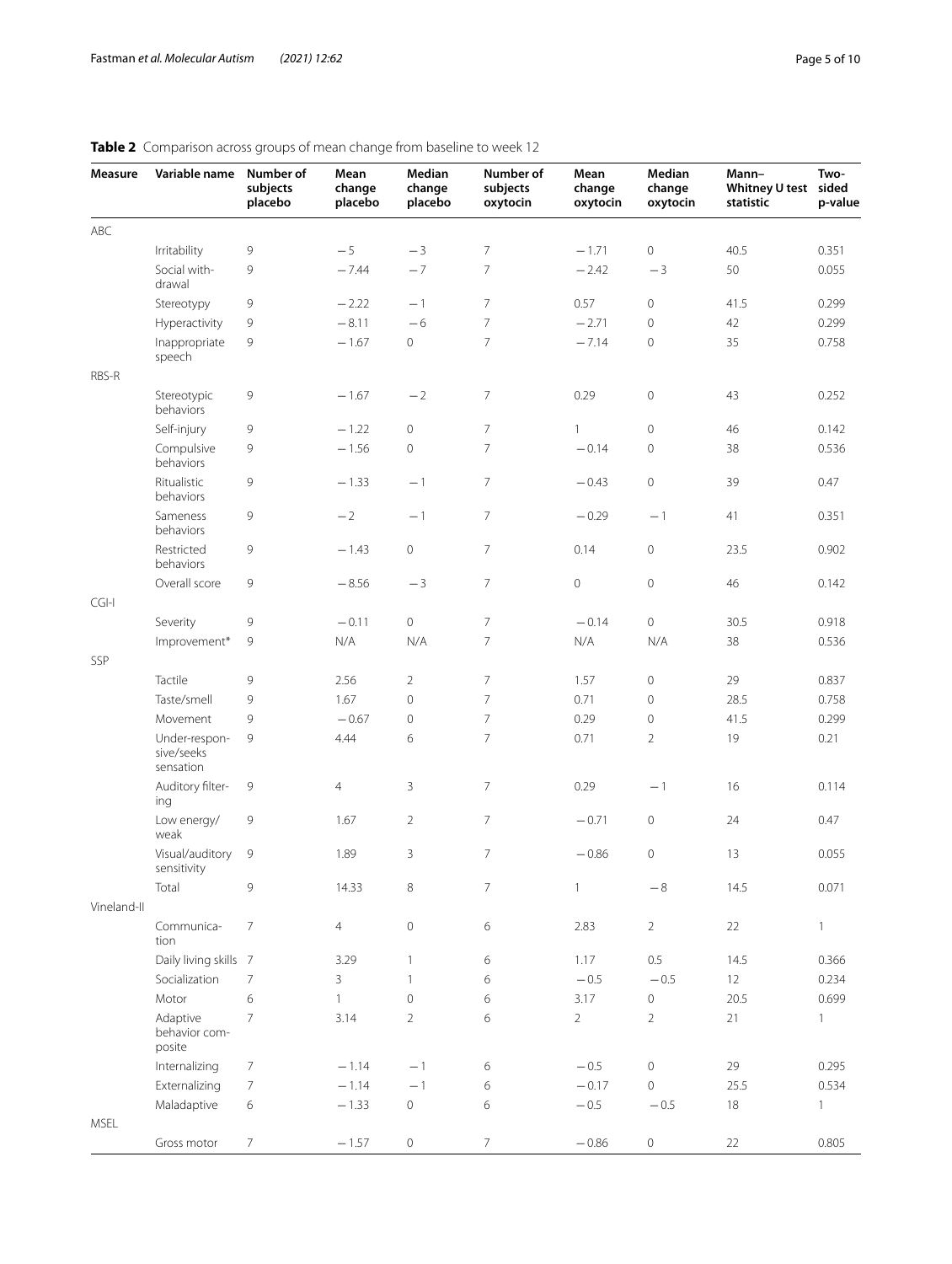#### **Table 2** (continued)

| Measure     | Variable name           | Number of<br>subjects<br>placebo | Mean<br>change<br>placebo | Median<br>change<br>placebo | Number of<br>subjects<br>oxytocin | Mean<br>change<br>oxytocin | Median<br>change<br>oxytocin | Mann-<br>Whitney U test<br>statistic | Two-<br>sided<br>p-value |
|-------------|-------------------------|----------------------------------|---------------------------|-----------------------------|-----------------------------------|----------------------------|------------------------------|--------------------------------------|--------------------------|
|             | Visual reception 7      |                                  | 0.29                      | $\overline{0}$              | 7                                 | 2.86                       | $\overline{4}$               | 34                                   | 0.259                    |
|             | Fine motor              | $\overline{7}$                   | $-0.29$                   | 0                           | 7                                 | 0.71                       | $\mathbf{0}$                 | 32                                   | 0.383                    |
|             | Receptive<br>language   | $\overline{7}$                   | $-1.86$                   | $-1$                        | 7                                 | 1.71                       | $\mathbf{1}$                 | 35.5                                 | 0.165                    |
|             | Expressive<br>language  | 7                                | 0.43                      | $\mathbf 0$                 | 7                                 | 0.43                       | $\mathbf 0$                  | 22                                   | 0.805                    |
| <b>MCDI</b> |                         |                                  |                           |                             |                                   |                            |                              |                                      |                          |
|             | Phrases under-<br>stood | $\overline{7}$                   | 0.71                      | $\overline{0}$              | 7                                 | 1.43                       | $\overline{0}$               | 29.5                                 | 0.535                    |
|             | Words under-<br>stood   | $\overline{7}$                   | $-8.14$                   | $\mathbf 0$                 | 7                                 | 7                          |                              | 29                                   | 0.62                     |
|             | Words pro-<br>duced     | $\overline{7}$                   | $-8.43$                   | $\mathbf 0$                 | 7                                 | 2.57                       | $\mathbf 0$                  | 23                                   | 0.902                    |
|             | Early gestures          | $\overline{7}$                   | 1.86                      |                             | 7                                 | $-0.27$                    | $\circ$                      | 9                                    | 0.053                    |
|             | Later gestures          | 7                                | 2.71                      |                             | 7                                 | 0.86                       | $\overline{1}$               | 26                                   | 0.902                    |
|             | Total gestures          | 7                                | 4.57                      |                             | 7                                 | 0.57                       |                              | 18                                   | 0.456                    |

\* CGI-I scores refect results at Week 12 only; Vineland-II domain and composite values are standard scores; MSEL values are age equivalents

*ABC* Aberrant Behavior Checklist; *AE* age equivalent; *CGI* Clinical Global Impression-Improvement Scale; *MCDI* Macarthur-Bates Communicative Development Inventory; *MSEL* Mullen Scales of Early Learning; *RBS* Repetitive Behavior Scale-Revised; *SSP* Short Sensory Profle

intellectual disability, none have undergone rigorous psychometric testing in PMS as of yet.

In terms of dosing, most studies with intranasal oxytocin in ASD continue to use 24 IU, but there have been no dose response studies to establish the appropriate dosing for diferent ages or populations. Diferential efects may also occur based on acute versus chronic dosing; both methods appear to enhance functional connectivity in adult wild-type mice, but repeated administration was associated with reduced social interaction and communication in at least one study [\[61](#page-8-30)]. Likewise, diferential efects were evident in a recent clinical trial in adults with ASD using proton magnetic resonance spectroscopy such that chronic dosing was associated with signifcant reductions in medial prefrontal cortical *N*-acetylaspartate and glutamate levels, whereas acute dosing was not [[12\]](#page-7-26). Equally important, intranasal delivery is fraught with challenges, especially for severely impaired populations who do not reliably follow instructions. Several studies have established brain penetrance with intranasal oxytocin in ASD based on functional imaging studies, [\[7](#page-7-27), [8,](#page-7-28) [26](#page-7-29), [37](#page-8-39), [79\]](#page-9-9), but participants were mostly adult males without comorbid intellectual disability. As such, diferential efects across studies and sample populations may well relate to poorly controlled delivery and variability in absorption from the olfactory epithelium  $[1, 64]$  $[1, 64]$  $[1, 64]$  $[1, 64]$ . However, this variability does not appear to contribute to tolerability issues, and AEs did not difer between groups in the present study, a fnding consistent with at least one large meta-analysis of reported AEs from clinical trials with intranasal oxytocin in ASD [\[20\]](#page-7-30). Also, worth noting, in the study with *Shank3-deficient* rats that served in part as the basis for this clinical trial, oxytocin was administered though intracerebroventricular injection and not intranasally [[45](#page-8-6)]. Future studies might also control for baseline levels of oxytocin as variability in underlying oxytocin regulation may contribute to diferential responses; individuals with lower pre-treatment oxytocin levels may show the greatest improvement in social responsiveness [\[62](#page-8-26)].

## **Limitations**

Drawing definitive conclusions about the efficacy of oxytocin in PMS based on the results of this study is limited by our small sample size, a challenge inherent to studying rare disorders. In fact, we ended our trial after three years due to challenges with recruitment and perhaps stopped before enrolling an adequate sample size to detect small efects. Our dosing paradigm also did not account for the relatively broad age range, pubertal status, or baseline levels of oxytocin. In addition, despite adequate training on drug administration, six insufflations twice daily may have been challenging for some participants. Compliance was monitored using parent report and drug diaries, but given that our study drug was administered at home, it is possible that doses were missed or not properly administered. Further, the majority of our measures, including the primary outcome, rely on subjective parent reporting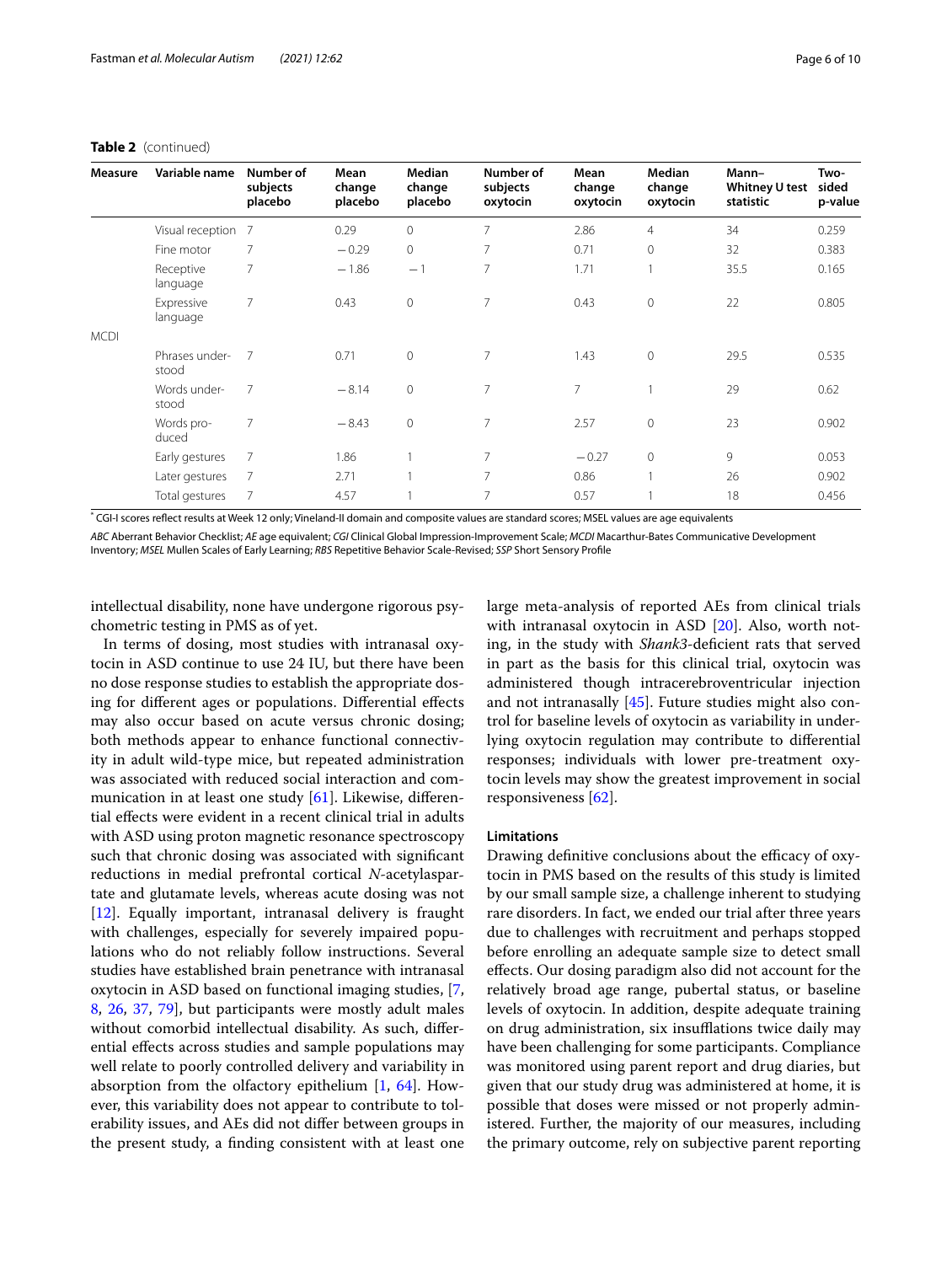<span id="page-6-1"></span>**Table 3** Reported adverse events from randomization through week-12

| Adverse events                    | Placebo   | Oxytocin    |
|-----------------------------------|-----------|-------------|
| Sedation                          | 2(20%)    | 1 (12.5%)   |
| Decreased appetite                | 2(20%)    | $0(0\%)$    |
| Periorbital/facial swelling       | $1(10\%)$ | $0(0\%)$    |
| Diarrhea                          | $1(10\%)$ | 1(12.5%)    |
| Upper respiratory tract infection | 2(20%)    | 1 (12.5%)   |
| Sleep disturbance                 | 2(20%)    | 5(62.5%)    |
| Increased appetite                | $1(10\%)$ | $1(12.5\%)$ |
| Irritability/agitation            | 3 (30%)   | 1(12.5%)    |
| Cough                             | $0(0\%)$  | 1 (12.5%)   |
| Runny nose/congestion             | $1(10\%)$ | $0(0\%)$    |
| Fever                             | 5 (50%)   | 2(25%)      |
| Aggression/self-injury            | $1(10\%)$ | $0(0\%)$    |
| Infection                         | 3 (30%)   | 2(25%)      |
| Elated mood/silliness             | $1(10\%)$ | 3 (37.5%)   |
| Leg weakness                      | $1(10\%)$ | 1(12.5%)    |
| Restlessness/hyperactivity        | $1(10\%)$ | 5 (62.5%)   |
| Bloody nose                       | $0(0\%)$  | 2(25%)      |
| Stereotypies                      | 2(20%)    | 1(12.5%)    |
| Apathy                            | $0(0\%)$  | 1(12.5%)    |
| Foot pain                         | $1(10\%)$ | $0(0\%)$    |
| Hirsutism                         | $0(0\%)$  | 1(12.5%)    |
| Tooth pain                        | $0(0\%)$  | 1(12.5%)    |
| Eczema                            | $1(10\%)$ | 1(12.5%)    |
| Allergies/asthma                  | 2(20%)    | 2(25%)      |
| Enuresis                          | $1(10\%)$ | $0(0\%)$    |
| Accidental injury                 | $1(10\%)$ | $0(0\%)$    |
| Seizure                           | $1(10\%)$ | $0(0\%)$    |
| Rubbing ears                      | $1(10\%)$ | $0(0\%)$    |
| Disinhibited                      | $1(10\%)$ | $0(0\%)$    |
| Oppositional behavior             | 2(20%)    | $0(0\%)$    |
| Low frustration tolerance         | $1(10\%)$ | 1(12.5%)    |
| Tantrums                          | $0(0\%)$  | 1(12.5%)    |
| Total                             | 41        | 35          |

and have not been well validated for use in clinical trials in PMS. Finally, preclinical models beneft from genetic homogeneity and while all the individuals in our sample had *SHANK3* haploinsufficiency, it was comprised of those with 22q13 deletions of varying sizes  $(n=12)$ , in addition to *SHANK3* sequence variants (*n*=6). However, the present study was too small to examine subset analyses but this may be a worthy endeavor for future studies.

# **Conclusions**

While the results of this study must be interpreted with caution in light of the limitations, intranasal oxytocin does not appear efficacious in improving the

core symptoms of ASD in children with PMS. Despite these findings and inconsistent results across studies, enthusiasm persists for oxytocin as a treatment for ASD symptoms. Future studies must address this complex multitude of confounding factors to advance oxytocin as a treatment in ASD and related neurodevelopmental disorders. In addition to genetics, other biomarkers, such as using electrophysiology, to stratify sample populations and attempt to predict treatment response have the potential to improve clinical trial designs. The development of new outcome measures, refined and validated for specific genetic forms of ASD, may also help. Importantly, outcome measures that incorporate objective assessments will be more likely to reduce bias. Finally, exploring novel mechanisms for intranasal delivery to enhance absorption in addition to clarifying optimal dosing regimens will be critical for future trial success. Nevertheless, a genetics-first approach and other methods to limit heterogeneity in clinical trial populations remain a promising path forward for studies in ASD and related neurodevelopmental disorders.

#### **Abbreviations**

ABC: Aberrant Behavior Checklist; ADI-R: Autism Diagnostic Interview-Revised; ADOS-2: Autism Diagnostic Observation Schedule, Second Edition; DSM-5: Diagnostic and Statistical Manual for Mental Disorders, Fifth Edition; AE: Age equivalent; AEs: Adverse events; ASD: Autism spectrum disorder; DQ: Developmental quotient; CGI-I: Clinical Global Impression-Improvement Scale; FDA: Food and Drug Administration; IU: International units; MCDI: Macarthur-Bates Communicative Development Inventory; MSEL: Mullen Scales of Early Learning; PMS: Phelan-McDermid syndrome; RBS-R: Repetitive Behavior Scale-Revised; SMURF: Safety monitoring report form; SSP: Short Sensory Profle; Vineland-II: Vineland Adaptive Behavior Scales.

#### **Supplementary Information**

The online version contains supplementary material available at [https://doi.](https://doi.org/10.1186/s13229-021-00459-1) [org/10.1186/s13229-021-00459-1](https://doi.org/10.1186/s13229-021-00459-1).

<span id="page-6-0"></span>**Additional fle 1: Supplementary Table 1:** Mean values for all measures across groups at baseline and week 12.

Additional file 2: figure 2. CONSORT diagram showing the flow of participants through Week 12

#### **Acknowledgements**

The authors would like to thank the families who participated and the Phelan-McDermid Syndrome Foundation for their support in recruitment.

#### **Authors' contributions**

JF and SS contributed to data analysis and manuscript writing; AK, JFF, YF, DH, PT, PS, and JZ contributed to study design, data collection, and manuscript writing; CL and LT collected and entered data for analysis; HHN and JDB contributed to manuscript writing. All authors read and approved the fnal manuscript.

#### **Funding**

This study was supported in part by a grant from the Beatrice and Samuel A. Seaver Foundation.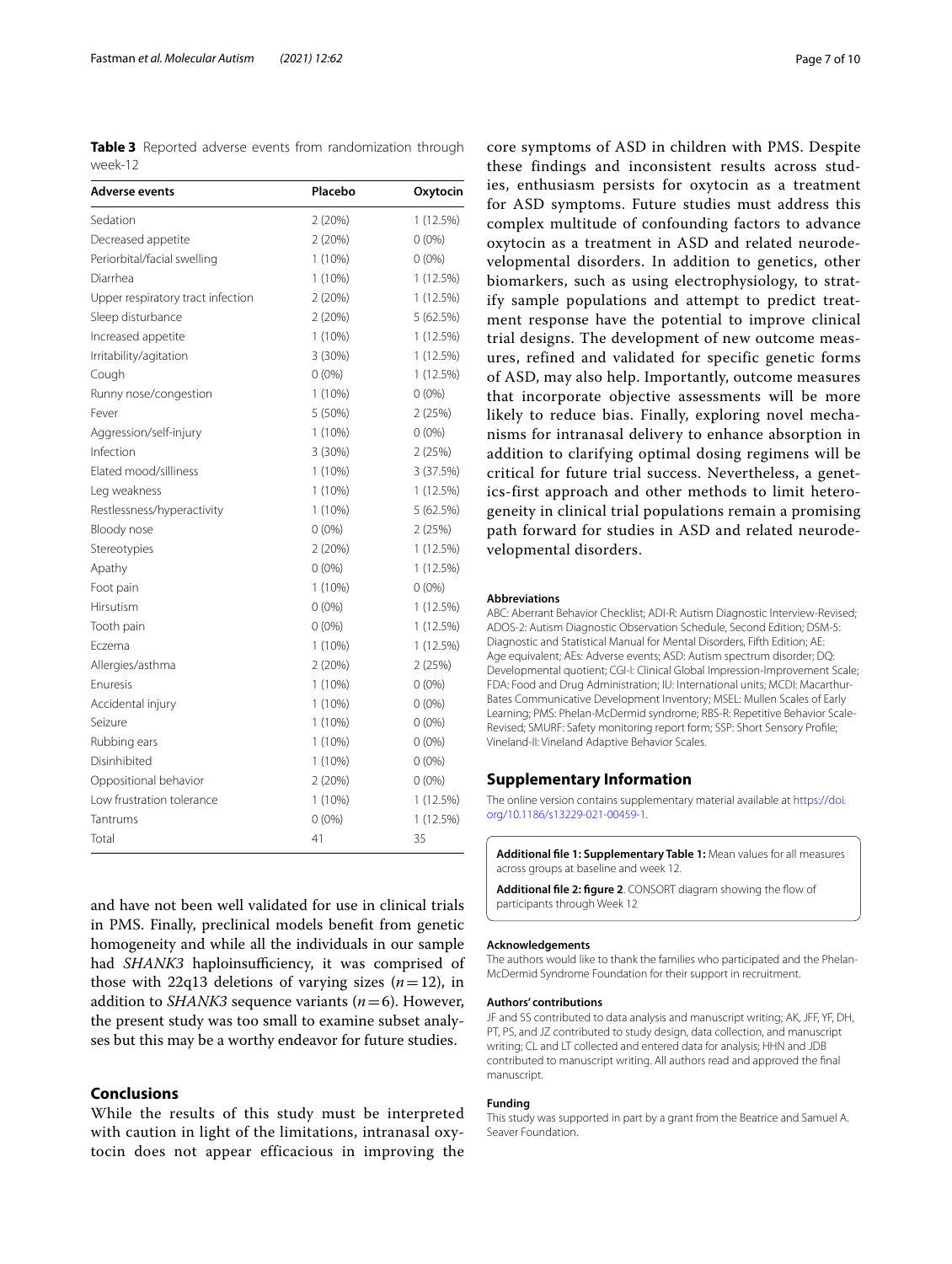#### **Availability of data and materials**

The datasets used and/or analyzed during the current study are available from the corresponding author on reasonable request.

## **Declarations**

#### **Ethics approval and consent to participate**

The protocol was approved by the Mount Sinai Program for the Protection of Human Subjects and all caregivers signed informed consent.

#### **Consent for publication**

Not applicable.

#### **Competing interests**

AK receives research support from AMO Pharma and consults to Acadia, Alkermes, and Ovid Therapeutics. JDB has a shared patent with Mount Sinai for IGF-1 in Phelan-McDermid syndrome. No other authors have competing interests to disclose.

#### **Author details**

<sup>1</sup> Icahn School of Medicine at Mount Sinai, New York, NY, USA. <sup>2</sup> Seaver Autism Center for Research and Treatment, Icahn School of Medicine at Mount Sinai, One Gustave L. Levy Place, Box 1230, New York, NY 10029, USA. <sup>3</sup>Department of Psychiatry, Icahn School of Medicine at Mount Sinai, New York, NY, USA. 4 Department of Neuroscience, Icahn School of Medicine at Mount Sinai, New York, NY, USA.<sup>5</sup> Department of Pediatrics, Icahn School of Medicine at Mount Sinai, New York, NY, USA. <sup>6</sup>Department of Medical Epidemiology and Biostatistics, Karolinska Institutet, Stockholm, Sweden. <sup>7</sup> Department of Genetics and Genomic Sciences, Icahn School of Medicine at Mount Sinai, New York, NY, USA.

#### Received: 22 February 2021 Accepted: 19 July 2021 Published online: 30 September 2021

#### **References**

- <span id="page-7-17"></span>1. Alvares GA, Quintana DS, Whitehouse AJ. Beyond the hype and hope: Critical considerations for intranasal oxytocin research in autism spectrum disorder. Autism Res. 2017;10(1):25–41.
- <span id="page-7-19"></span>Aman MG, Singh NN, Stewart AW, Field CJ. The aberrant behavior checklist: a behavior rating scale for the assessment of treatment effects. Am J Ment Defc. 1985;89(5):485–91.
- <span id="page-7-25"></span>3. Aman MG, Singh NN. Supplement to Aberrant Behavior Checklist manual. East Aurora: Slosson Educational Publications; 1994.
- <span id="page-7-18"></span>4. American Psychiatric Association. Diagnostic and Statistical Manual of Mental Disorders (DSM-5®); American Psychiatric Publishing: Lansing. USA: MI; 2013.
- <span id="page-7-13"></span>5. Anagnostou E, Soorya L, Chaplin W, et al. Intranasal oxytocin versus placebo in the treatment of adults with autism spectrum disorders: a randomized controlled trial. Mol Autism. 2012;3(1):16.
- <span id="page-7-14"></span>6. Andari E, Duhamel JR, Zalla T, Herbrecht E, Leboyer M, Sirigu A. Promoting social behavior with oxytocin in high-functioning autism spectrum disorders. Proc Natl Acad Sci USA. 2010;107(9):4389–94.
- <span id="page-7-27"></span>7. Aoki Y, Yahata N, Watanabe T, Takano Y, Kawakubo Y, Kuwabara H, Iwashiro N, Natsubori T, Inoue H, Suga M, Takao H, Sasaki H, Gonoi W, Kunimatsu A, Kasai K, Yamasue H. Oxytocin improves behavioural and neural defcits in inferring others' social emotions in autism. Brain. 2014;137(Pt 11):3073–86.
- <span id="page-7-28"></span>8. Aoki Y, Watanabe T, Abe O, Kuwabara H, Yahata N, Takano Y, Iwashiro N, Natsubori T, Takao H, Kawakubo Y, Kasai K, Yamasue H. Oxytocin's neurochemical efects in the medial prefrontal cortex underlie recovery of task-specifc brain activity in autism: a randomized controlled trial. Mol Psychiatry. 2015;20(4):447–53.
- <span id="page-7-8"></span>9. Bartz JA, Nitschke JP, Krol SA, Tellier PP. Oxytocin selectively improves empathic accuracy: a replication in men and novel insights in women. Biol Psychiatry Cogn Neurosci Neuroimaging 2019;4(12):1042–1048.
- <span id="page-7-5"></span>10. Baskerville TA, Douglas AJ. Dopamine and oxytocin interactions underlying behaviors: potential contributions to behavioral disorders. CNS Neurosci Ther. 2010;16(3):e92–123. [https://doi.org/10.1111/j.1755-5949.](https://doi.org/10.1111/j.1755-5949.2010.00154.x) [2010.00154.x](https://doi.org/10.1111/j.1755-5949.2010.00154.x).
- <span id="page-7-9"></span>11. Baumgartner T, Heinrichs M, Vonlanthen A, Fischbacher U, Fehr E. Oxytocin shapes the neural circuitry of trust and trust adaptation in humans. Neuron. 2008;58(4):639–50.
- <span id="page-7-26"></span>12. Benner S, Aoki Y, Watanabe T, Endo N, Abe O, Kuroda M, Kuwabara H, Kawakubo Y, Takao H, Kunimatsu A, Kasai K, Bito H, Kakeyama M, Yamasue H. Neurochemical evidence for differential effects of acute and repeated oxytocin administration. Mol Psychiatry. 2021;26(2):710–20.
- <span id="page-7-20"></span>13. Bodfish JW, Symons FJ, Parker DE, Lewis MH. Varieties of repetitive behavior in autism: comparisons to mental retardation. J Autism Dev Disord. 2000;30(3):237–43.
- <span id="page-7-3"></span>14. Boeckers TM. The postsynaptic density. Cell Tissue Res. 2006;362:409–22.
- <span id="page-7-0"></span>15. Bonaglia MC, Giorda R, Mani E, Aceti G, Anderlid BM, Barconcini A, Pramparo T, Zuffardi O. Identification of a recurrent breakpoint within the SHANK3 gene in the 22q13.3 deletion syndrome. J Med Genet. 2006;10:822–8.
- <span id="page-7-1"></span>16. Bonaglia MC, Giorda R, Beri S, De Agostini C, et al. Molecular mechanisms generating and stabilizing terminal 22q13 deletions in 44 subjects with Phelan/McDermid syndrome. PLoS Genet. 2011;7(7).
- <span id="page-7-4"></span>17. Bozdagi, O, Sakurai, T, Papapetrou, D, Wang, X, Dickstein, DL, Takahashi, N, Kajiwara, Y, Yang, M, Katz, AM, Scattoni, ML, Harris, MJ, Saxena, R, Silverman, JL, Crawley, JN, Zhou, Q, Hof, PR, Buxbaum JD. Halpoinsufficiency of the autism-associated SHANK3 gene leads to defcits in synaptic function, social interaction, and social communication. Mol Autism. 2010;1–15.
- <span id="page-7-6"></span>18. Braida D, et al. Neurohypophyseal hormones manipulation modulate social and anxiety-related behavior zebrafsh. Psychopharmacology. 2012;220:319–30.
- <span id="page-7-24"></span>19. Brown EC, Aman MG, Havercamp SM. Factor analysis and norms for parent ratings on the Aberrant Behavior Checklist-Community for young people in special education. Res Dev Disabil. 2002;23(1):45–60.
- <span id="page-7-30"></span>20. Cai Q, Feng L, Yap KZ. Systematic review and meta-analysis of reported adverse events of long-term intranasal oxytocin treatment for autism spectrum disorder. Psychiatry Clin Neurosci. 2018;72(3):140–51.
- <span id="page-7-7"></span>21. Chang SW, Platt ML. Oxytocin and social cognition in rhesus macaques: implications for understanding and treating human psychopathology. Brain Res. 2014;1580:57–68.
- <span id="page-7-10"></span>22. De Dreu CK, Greer LL, Handgraaf MJ, Shalvi S, Van Kleef GA, Baas M, Ten Velden FS, Van Dijk E, Feith SW. The neuropeptide oxytocin regulates parochial altruism in intergroup confict among humans. Science. 2010;328(5984):1408–11.
- 23. Di Simplicio M, Massey-Chase R, Cowen PJ, Harmer CJ. Oxytocin enhances processing of positive versus negative emotional information in healthy male volunteers. J Psychopharmacol. 2009;23(3):241–8.
- <span id="page-7-15"></span>24. Ditzen B, Schaer M, Gabriel B, Bodenmann G, Ehlert U, Heinrichs M. Intranasal oxytocin increases positive communication and reduces cortisol levels during couple confict. Biol Psychiatry. 2009;65(9):728–31.
- <span id="page-7-11"></span>25. Domes G, Lischke A, Berger C, Grossmann A, Hauenstein K, Heinrichs M, Herpertz SC. Efects of intranasal oxytocin on emotional face processing in women. Psychoneuroendocrinology. 2010;35(1):83–93.
- <span id="page-7-29"></span>26. Domes G, Heinrichs M, Kumbier E, Grossmann A, Hauenstein K, Herpertz SC. Efects of intranasal oxytocin on the neural basis of face processing in autism spectrum disorder. Biol Psychiatry. 2013;74(3):164–71.
- <span id="page-7-16"></span>27. Domes G, Kumbier E, Heinrichs M, Herpertz SC. Oxytocin promotes facial emotion recognition and amygdala reactivity in adults with asperger syndrome. Neuropsychopharmacology. 2014;39(3):698–706.
- <span id="page-7-12"></span>28. Dumais KM, Veenema AH. Vasopressin and oxytocin receptor systems in the brain: Sex diferences and sex-specifc regulation of social behavior. Front Neuroendocrinol. 2016;40:1–23.
- <span id="page-7-2"></span>29. Durand CM, Betancur C, Boeckers TM, Bockmann J, Chaste P, Fauchereau F, Nygren G, Rastam M, Gillberg IC, Anckarsäter H, Sponheim E, Goubran-Botros H, Delorme R, Chabane N, Mouren-Simeoni MC, de Mas P, Bieth E, Rogé B, Héron D, Burglen L, Gillberg C, Leboyer M, Bourgeron T. Mutations in the gene encoding the synaptic scaffolding protein SHANK3 are associated with autism spectrum disorders. Nat Genet. 2007;39(1):25–7.
- <span id="page-7-21"></span>30. Dunn, W. Sensory Profle. The Psychological Corporation. 1999.
- <span id="page-7-23"></span>31. Farmer C, Golden C, Thurm A. Concurrent validity of the diferential ability scales, second edition with the Mullen Scales of Early Learning in young children with and without neurodevelopmental disorders. Child Neuropsychol. 2016;22(5):556–69.
- <span id="page-7-22"></span>32. Fenson L, Dale PS, Reznick JS, Thal DJ, Bates E, Hartung JP, Pethick S, Reilly JS. MacArthur communicative development inventories: user's guide and technical manual. Baltimore: Paul H. Brokes Publishing Co.; 1993.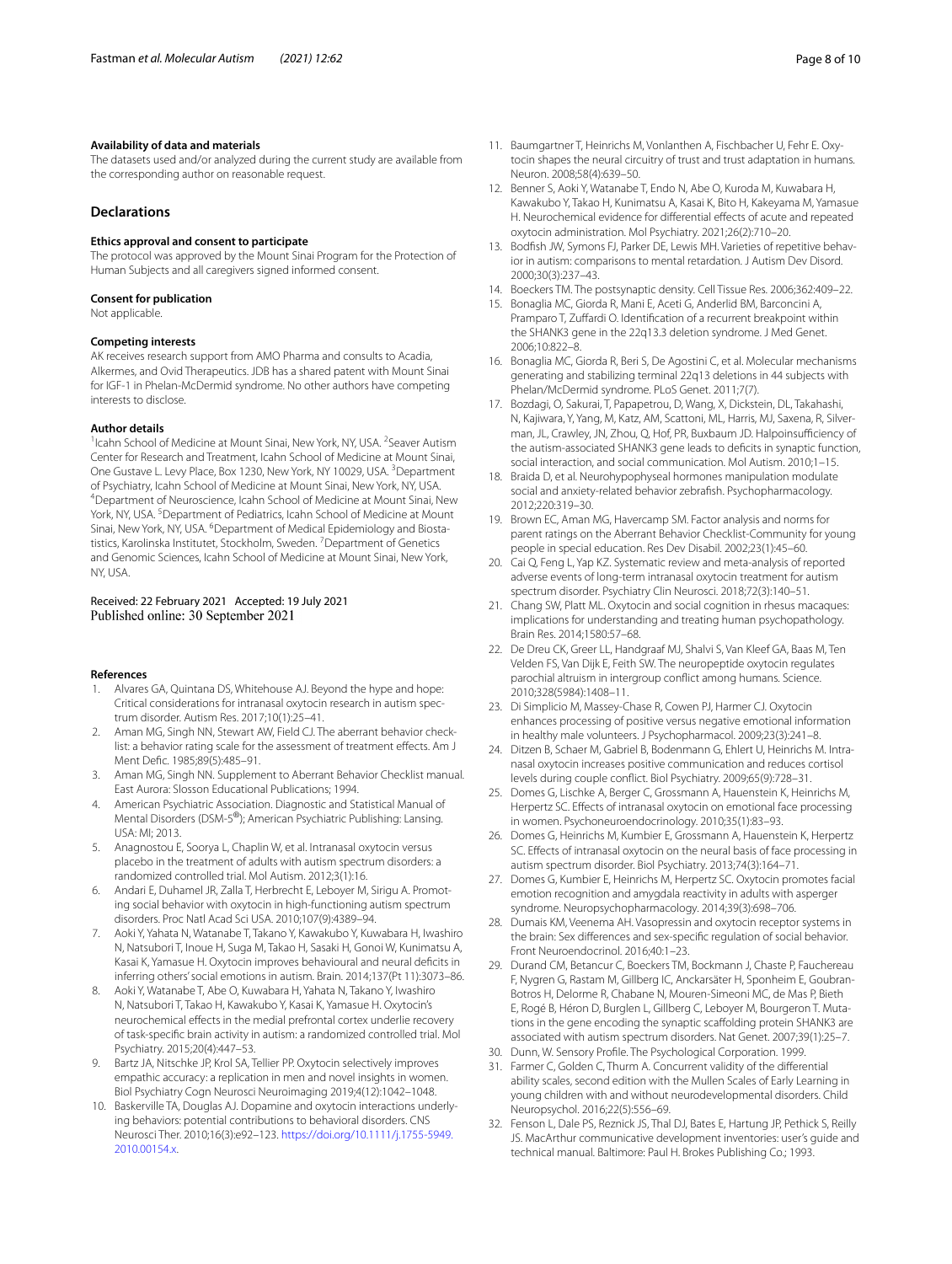- <span id="page-8-33"></span>33. Fenson, L, Marchman, VA, Thal, DJ, Dale, PS, Reznick, JS, Bates, E. MacArthur-Bates communicative development inventories: user's guide and technical manual (2nd ed.) Baltimore: Paul H. Brooks Publishing Co. 2007.
- <span id="page-8-13"></span>34. Fischer-Shofty M, Shamay-Tsoory SG, Levkovitz Y. Characterization of the efects of oxytocin on fear recognition in patients with schizophrenia and in healthy controls. Front Neurosci. 2018;7:127.
- <span id="page-8-14"></span>35. Gabor CS, Phan A, Clipperton-Allen AE, Kavaliers M, Choleris E. Interplay of oxytocin, vasopressin, and sex hormones in the regulation of social recognition. Behav Neurosci. 2012;126(1):97–109.
- <span id="page-8-11"></span>36. Gimple G, Fahrenholz F. The Oxytocin Receptor System: Structure, Function, and Regulation. Physiol Rev. 2001;81(2):629–83.
- <span id="page-8-39"></span>37. Gordon I, Vander Wyk BC, Bennett RH, Cordeaux C, Lucas MV, Eilbott JA, Zagoory-Sharon O, Leckman JF, Feldman R, Pelphrey KA. Oxytocin enhances brain function in children with autism. Proc Natl Acad Sci USA. 2013;110(52):20953–8.
- <span id="page-8-15"></span>38. Guastella AJ, Mitchell PB, Mathews F. Oxytocin enhances the encoding of positive social memories in humans. Biol Psychiatry. 2008;64(3):256–8.
- <span id="page-8-16"></span>39. Guastella AJ, Mitchell PB, Dadds MR. Oxytocin increases gaze to the eye region of human faces. Biol Psychiatry. 2008;63(1):3–5.
- <span id="page-8-24"></span>40. Guastella AJ, Gray KM, Rinehart NJ, Alvares GA, Tonge BJ, Hickie IB, Keating CM, Cacciotti-Saija C, Einfeld SL. The effects of a course of intranasal oxytocin on social behaviors in youth diagnosed with autism spectrum disorders: a randomized controlled trial. J Child Psychol Psychiatry. 2015;56(4):444–52.
- <span id="page-8-25"></span>41. Guastella AJ, Einfeld SL, Gray KM, et al. Intranasal oxytocin improves emotion recognition for youth with autism spectrum disorders. Biol Psychiatry. 2010;67(7):692–4.
- <span id="page-8-5"></span>42. Guo B, Chen J, Chen Q, Ren K, Feng D, Mao H, Yao H, Yang J, Liu H, Liu Y, Jia F, Qi C, Lynn-Jones T, Hu H, Fu Z, Feng G, Wang W, Wu S. Anterior cingulate cortex dysfunction underlies social defcits in Shank3 mutant mice. Nat Neurosci. 2019;22(8):1223–34.
- <span id="page-8-35"></span>43. Guy W. ECDEU Assessment Manual for Psychopharmacology—Revised (DHEW Publ No ADM 76-338). Rockville, MD, U.S. Department of Health, Education, and Welfare, Public Health Service, Alcohol, Drug Abuse, and Mental Health Administration, NIMH Psychopharmacology Research Branch, Division of Extra-mural Research Programs. 1976;218–222.
- <span id="page-8-0"></span>44. Harony-Nicolas H, De Rubeis S, Kolevzon A, Buxbaum JD. Phelan McDermid syndrome: from genetic discoveries to animal models and treatment. J Child Neurol. 2015;30(14):1861–70.
- <span id="page-8-6"></span>45. Harony-Nicolas H, Kay M, du Hofmann J, Klein ME, Bozdagi-Gunal O, Riad M, Daskalakis NP, Sonar S, Castillo PE, Hof PR, Shapiro ML, Baxter MG, Wagner S, Buxbaum JD. Oxytocin improves behavioral and electrophysiological defcits in a novel Shank3-defcient rat. Elife. 2017;6:e18904.
- <span id="page-8-38"></span>46. Hettmansperger T, McKean J. Robust Nonparametric Statistical Methods, Second Edition. 2nd ed. 2010.
- <span id="page-8-7"></span>47. Jacot-Descombes S, Keshav NU, Dickstein DL, Wicinski B, Janssen WGM, Hiester LL, Sarfo EK, Warda T, Fam MM, Harony-Nicolas H, Buxbaum JD, Hof PR, Varghese M. Altered synaptic ultrastructure in the prefrontal cortex of Shank3-defcient rats. Mol Autism. 2020;11(1):89.
- <span id="page-8-1"></span>48. Javed S, Selliah T, Lee YJ, Huang WH. Dosage-sensitive genes in autism spectrum disorders: from neurobiology to therapy. Neurosci Biobehav Rev. 2020;118:538–67.
- <span id="page-8-17"></span>49. Kéri S, Benedek G. Oxytocin enhances the perception of biological motion in humans. Cogn Afect Behav Neurosci. 2009;9(3):237–41.
- 50. Kimura T, Tanizawa O, Mori K, Brownstein MJ, Okayama H. Structure and expression of a human oxytocin receptor. Nature. 1992;356(6369):526–9.
- <span id="page-8-18"></span>51. Kosfeld M, Heinrichs M, Zak PJ, Fischbacher U, Fehr E. Oxytocin increases trust in humans. Nature. 2005;435(7042):673–6.
- <span id="page-8-12"></span>52. Kubota Y, et al. Structure and expression of the mouse oxytocin receptor gene. Mol Cell Endocrinol. 1996;124:25–32.
- <span id="page-8-4"></span>53. Leblond CS, Nava C, Polge A, Gauthier J, Huguet G, Lumbroso S, Giuliano F, Stordeur C, Depienne C, Mouzat K, Pinto D, Howe J, Lemière N, Durand CM, Guibert J, Ey E, Toro R, Peyre H, Mathieu A, Amsellem F, Rastam M, Gillberg IC, Rappold GA, Holt R, Monaco AP, Maestrini E, Galan P, Heron D, Jacquette A, Afenjar A, Rastetter A, Brice A, Devillard F, Assouline B, Laffargue F, Lespinasse J, Chiesa J, Rivier F, Bonneau D, Regnault B, Zelenika D, Delepine M, Lathrop M, Sanlaville D, Schluth-Bolard C, Edery P, Perrin L, Tabet AC, Schmeisser MJ, Boeckers TM, Coleman M, Sato D, Szatmari P, Scherer SW, Rouleau GA, Betancur C, Leboyer M, Gillberg C, Delorme R, Bourgeron T. Meta-analysis of SHANK Mutations in Autism Spectrum

Disorders: a gradient of severity in cognitive impairments. PLoS Genet. 2014;10(9):e1004580. [https://doi.org/10.1371/journal.pgen.1004580.](https://doi.org/10.1371/journal.pgen.1004580)

- <span id="page-8-29"></span>54. Leng G, Ludwig M. Intranasal oxytocin: myths and delusions. Biol Psychiatry. 2016;79(3):243–50.
- <span id="page-8-32"></span>55. Lord C, Rutter M, Le Couteur A. Autism diagnostic interview-revised: a revised version of a diagnostic interview for caregivers of individuals with possible pervasive developmental disorders. J Autism Dev Disord. 1994;24:659–85.
- <span id="page-8-31"></span>56. Lord C, Rutter M, DiLavore PC, Risi S, Gotham K, Bishop D. The autism diagnostic observation schedule, second edition (ADOS-2) manual (Part 1): Modules 1–4. Torrance, CA: Western Psychological Services; 2012.
- <span id="page-8-36"></span>57. Mullen E. Mullen scales of early learning. Circle Pines: American Guidance Service; 1989.
- <span id="page-8-19"></span>58. Mitre M, et al. A distributed network for social cognition enriched for oxytocin receptors. J Neurosci. 2016;36:2517–35.
- <span id="page-8-8"></span>59. Monteiro P, Feng G. SHANK proteins: roles at the synapse and in autism spectrum disorder. Nat Rev Neurosci. 2017;18(3):147–57.
- <span id="page-8-2"></span>60. Mossink B, Negwer M, Schubert D, Nadif Kasri N. The emerging role of chromatin remodelers in neurodevelopmental disorders: a developmental perspective. Cell Mol Life Sci. 2020.
- <span id="page-8-30"></span>61. Pagani M, De Felice A, Montani C, Galbusera A, Papaleo F, Gozzi A. Acute and repeated intranasal oxytocin diferentially modulate brain-wide functional connectivity. Neuroscience. 2020;445:83–94.
- <span id="page-8-26"></span>62. Parker KJ, Oztan O, Libove RA, Sumiyoshi RD, Jackson LP, Karhson DS, Summers JE, Hinman KE, Motonaga KS, Phillips JM, Carson DS, Garner JP, Hardan AY. Intranasal oxytocin treatment for social deficits and biomarkers of response in children with autism. Proc Natl Acad Sci USA. 2017;114(30):8119–24.
- <span id="page-8-20"></span>63. Petrovic P, Kalisch R, Singer T, Dolan RJ. Oxytocin attenuates afective evaluations of conditioned faces and amygdala activity. J Neurosci. 2008;28(26):6607–15.
- <span id="page-8-40"></span>64. Quintana DS, Alvares GA, Hickie IB, Guastella AJ. Do delivery routes of intranasally administered oxytocin account for observed efects on social cognition and behavior? A two-level model. Neurosci Biobehav Rev. 2015;49:182–92.
- <span id="page-8-10"></span>65. Reichova A, Bacova Z, Bukatova S, Kokavcova M, Meliskova V, Frimmel K, Ostatnikova D, Bakos J. Abnormal neuronal morphology and altered synaptic proteins are restored by oxytocin in autism-related SHANK3 defcient model. Mol Cell Endocrinol. 2020;518:110924.
- <span id="page-8-21"></span>66. Richard P, Moos F, Freund-Mercier MJ. Central efects of oxytocin. Physiol Rev. 1991;71(2):331–70.
- <span id="page-8-22"></span>67. Rimmele U, Hediger K, Heinrichs M, Klaver P. Oxytocin makes a face in memory familiar. J Neurosci. 2009;29(1):38–42.
- <span id="page-8-23"></span>68. Savaskan E, Ehrhardt R, Schulz A, Walter M, Schächinger H. Post-learning intranasal oxytocin modulates human memory for facial identity. Psychoneuroendocrinology. 2008;33(3):368–74.
- <span id="page-8-28"></span>69. Sikich L**,** on behalf of ACE SOARS Network, (2019). SOARS-B: A large, phase II RCT of daily oxytocin in ASD for enhancing reciprocal social behaviors. 66th Annual Meeting of the American Academy of Child and Adolescent Psychiatry, October 19th, 2019, Chicago, IL.
- <span id="page-8-9"></span>70. Song TJ, Lan XY, Wei MP, Zhai FJ, Boeckers TM, Wang JN, Yuan S, Jin MY, Xie YF, Dang WW, Zhang C, Schön M, Song PW, Qiu MH, Song YY, Han SP, Han JS, Zhang R. Altered Behaviors and Impaired Synaptic Function in a Novel Rat Model With a Complete *Shank3* Deletion. Front Cell Neurosci. 2019;13:111.
- <span id="page-8-3"></span>71. Soorya L, Kolevzon A, Zweifach J, Lim T, Dobry Y, Schwartz L, Frank Y, Wang AT, Cai G, Parkhomenko E, Halpern D, Grodberg D, Angarita B, Willner JP, Yang A, Canitano R, Chaplin W, Betancur C, Buxbaum JD. Prospective investigation of autism and genotype-phenotype correlations in 22q13 deletion syndrome and SHANK3 defciency. Mol Autism. 2013;4(1):18.
- <span id="page-8-37"></span>72. Soorya L, Leon J, Trelles MP, Thurm A. Framework for assessing individuals with rare genetic disorders associated with profound intellectual and multiple disabilities (PIMD): the example of Phelan McDermid Syndrome. Clin Neuropsychol. 2018;32(7):1226–55.
- <span id="page-8-34"></span>73. Sparrow, SS, Balla, DA, and Cicchetti, DV, Vineland adaptive behaviour scales: a revision of the vineland social maturity scale by Edgar A. Doll. Circle-Pines, MN: American Guidance Service. 1984.
- <span id="page-8-27"></span>74. Tachibana M, Kagitani-shimono K, Mohri I, et al. Long-term administration of intranasal oxytocin is a safe and promising therapy for early adolescent